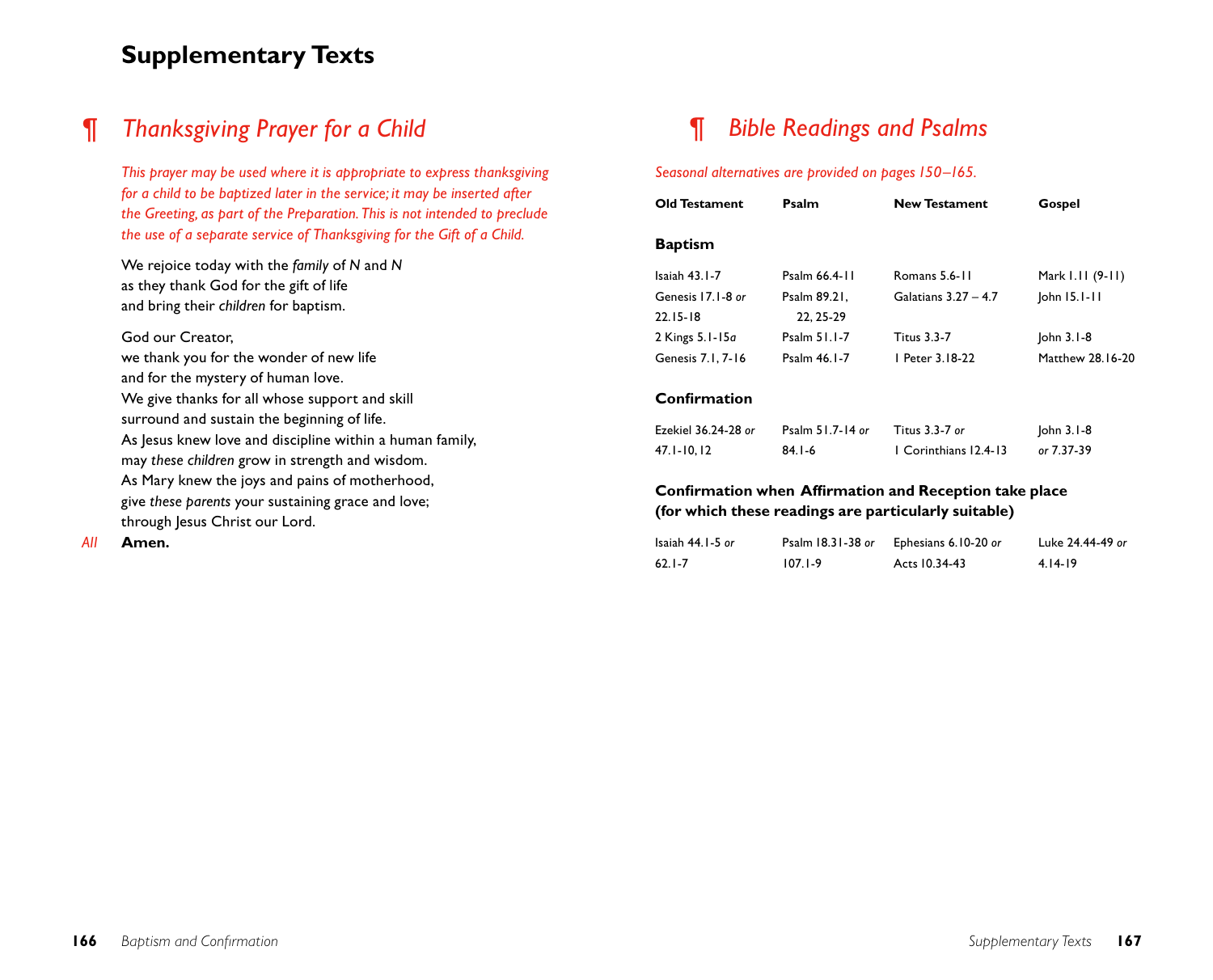# ¶ *An Alternative Form of the Decision*

*Where there are strong pastoral reasons, the following may be used in place of the Decision in the service of Holy Baptism and at other Initiation services.*

*The president addresses the candidates directly, or through their parents, godparents and sponsors*

Therefore I ask:

Do you turn to Christ? **I turn to Christ.**

Do you repent of your sins? **I repent of my sins.**

Do you renounce evil? **I renounce evil.**

# *¶ Canticles in Procession to the Font*

## **A Song of Trust in God**

## *Refrain:*

- *All* **My soul longs for you, O God.**
- 1 As the deer longs for the water brooks, ♦ so longs my soul for you, O God.
- 2 My soul is athirst for God, even for the living God;  $\bullet$ when shall I come before the presence of God?
- 3 My tears have been my bread day and night, ♦ while all day long they say to me, 'Where is now your God?'
- 4 Now when I think on these things, I pour out my soul: ♦ how I went with the multitude and led the procession to the house of God.
- 5 With the voice of praise and thanksgiving, ♦ among those who kept holy day.
- 6 Why are you so full of heaviness, O my soul, ♦ and why are you so disquieted within me?
- 7 O put your trust in God; ♦ for I will yet give him thanks, who is the help of my countenance, and my God.

*Psalm 42.1-7*

- *All* **Glory to the Father and to the Son and to the Holy Spirit; as it was in the beginning is now and shall be for ever. Amen.**
- *All* **My soul longs for you, O God.**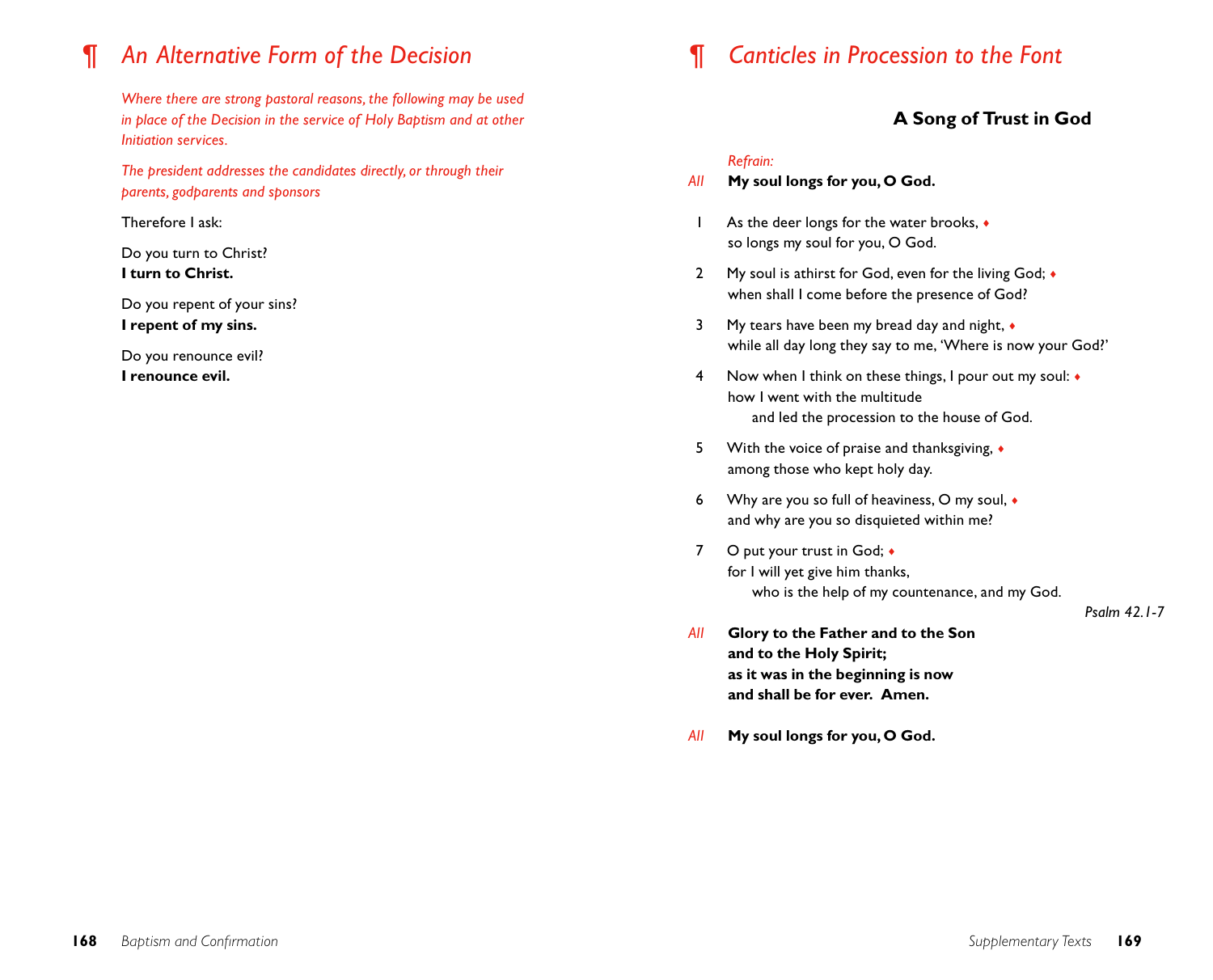## *Refrain:*

- *All* **All the earth, shout and sing for joy, for great in your midst is the Holy One.**
- 1 'Behold, God is my salvation; ♦ I will trust and not be afraid;
- 2 'For the Lord God is my strength and my song, ♦ and has become my salvation.'
- 3 With joy you will draw water  $\bullet$ from the wells of salvation.
- 4 On that day you will say, ♦ 'Give thanks to the Lord, call upon his name;
- 5 'Make known his deeds among the nations, ♦ proclaim that his name is exalted.
- 6 'Sing God's praises, who has triumphed gloriously; ♦ let this be known in all the world.
- 7 'Shout and sing for joy, you that dwell in Zion, ♦ for great in your midst is the Holy One of Israel.' *Isaiah 12.2-6*
- *All* **Glory to the Father and to the Son and to the Holy Spirit; as it was in the beginning is now and shall be for ever. Amen.**
- *All* **All the earth, shout and sing for joy, for great in your midst is the Holy One.**

## *Refrain:*

- *All* **I will make a way in the wilderness, and rivers in the desert.** 1 'I am the Lord, your Holy One,  $\bullet$ the Creator of Israel, your King.' 2 Thus says the Lord, who makes a way in the sea,  $\bullet$ a path in the mighty waters, 3 'Remember not the former things, ♦ nor consider the things of old. 4 'Behold, I am doing a new thing; ♦ now it springs forth, do you not perceive it? 5 'I will make a way in the wilderness and rivers in the desert, ♦ to give drink to my chosen people, 6 'The people whom I formed for myself, ♦ that they might declare my praise.' *Isaiah 43.15,16,18,19,20c,21 All* **Glory to the Father and to the Son and to the Holy Spirit; as it was in the beginning is now**
- *All* **I will make a way in the wilderness, and rivers in the desert.**

**and shall be for ever. Amen.**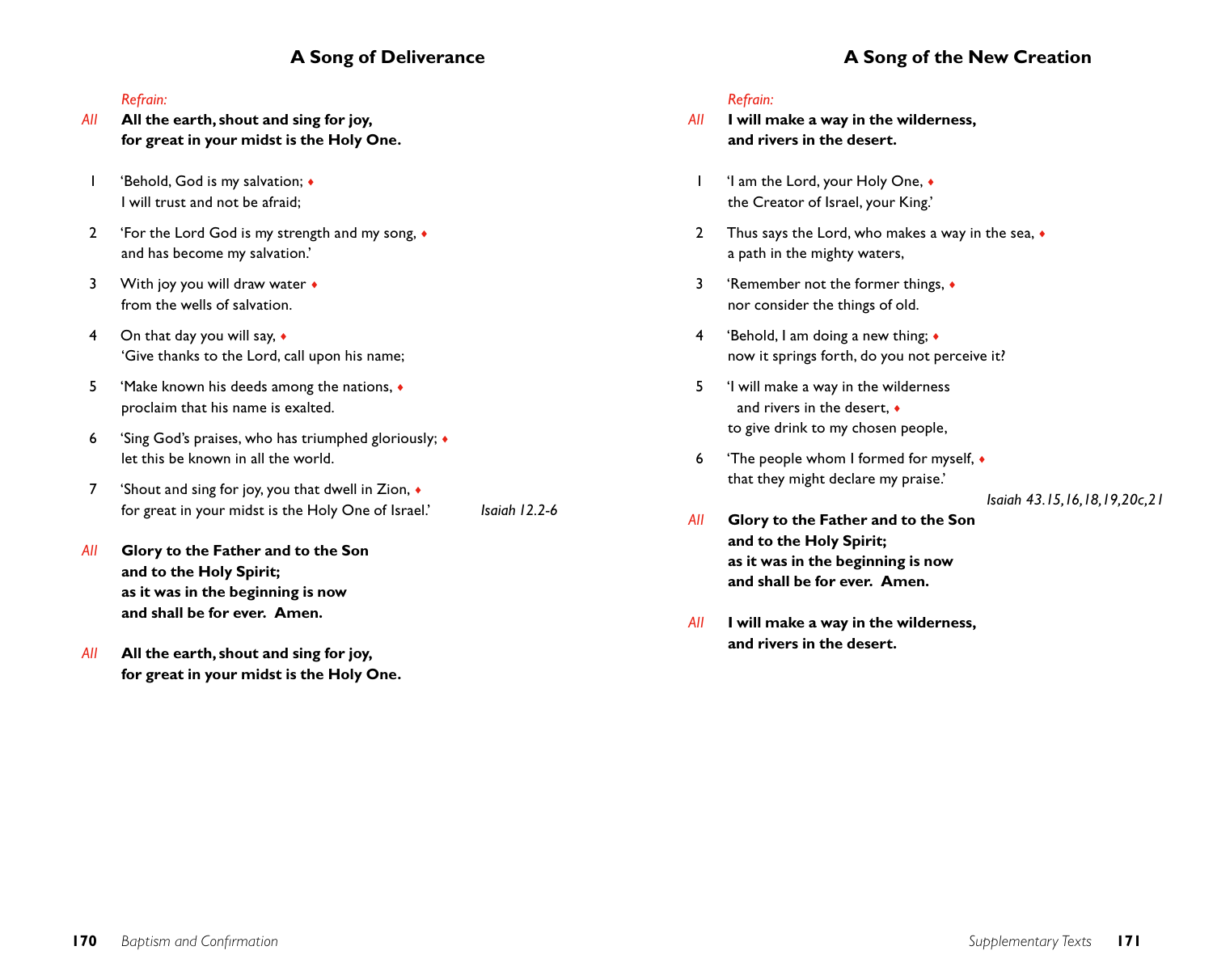# ¶ *A Litany of the Resurrection*

*which may be used in Procession to the Baptismal Font*

O give thanks to the Lord, for he is gracious:

*All* **and his mercy endures for ever.**

He has loved us from all eternity:

*All* **for his mercy endures for ever.**

And remembered us when we were in trouble:

*All* **for his mercy endures for ever.**

For us and for our salvation he came down from heaven:

*All* **for his mercy endures for ever.**

He became incarnate of the Holy Spirit and the Virgin Mary and was made man:

*All* **for his mercy endures for ever.**

By his cross and passion he has redeemed the world:

*All* **for his mercy endures for ever.**

And has washed us from our sins in his own blood:

*All* **for his mercy endures for ever.**

On the third day he rose again:

*All* **for his mercy endures for ever.**

And has given us the victory:

*All* **for his mercy endures for ever.**

He ascended into heaven:

*All* **for his mercy endures for ever.**

And opened wide for us the everlasting doors:

*All* **for his mercy endures for ever.**

He is seated at the right hand of the Father:

*All* **for his mercy endures for ever.**

And ever lives to make intercession for us:

- *All* **for his mercy endures for ever.**
- *All* **Glory to the Father and to the Son and to the Holy Spirit; as it was in the beginning is now and shall be for ever. Amen.**

For the gift of his Spirit: *All* **blessed be Christ.** For the catholic Church: *All* **blessed be Christ.** For the means of grace: *All* **blessed be Christ.** For the hope of glory: *All* **blessed be Christ.** For the triumphs of his gospel: *All* **blessed be Christ.** For the lives of his saints: *All* **blessed be Christ.** In joy and in sorrow: *All* **blessed be Christ.** In life and in death: *All* **blessed be Christ.**

Now and to the end of the ages:

*All* **blessed be Christ.**

*This litany may be used in two parts, reserving the clauses following the Gloria for a return procession from the place of baptism.*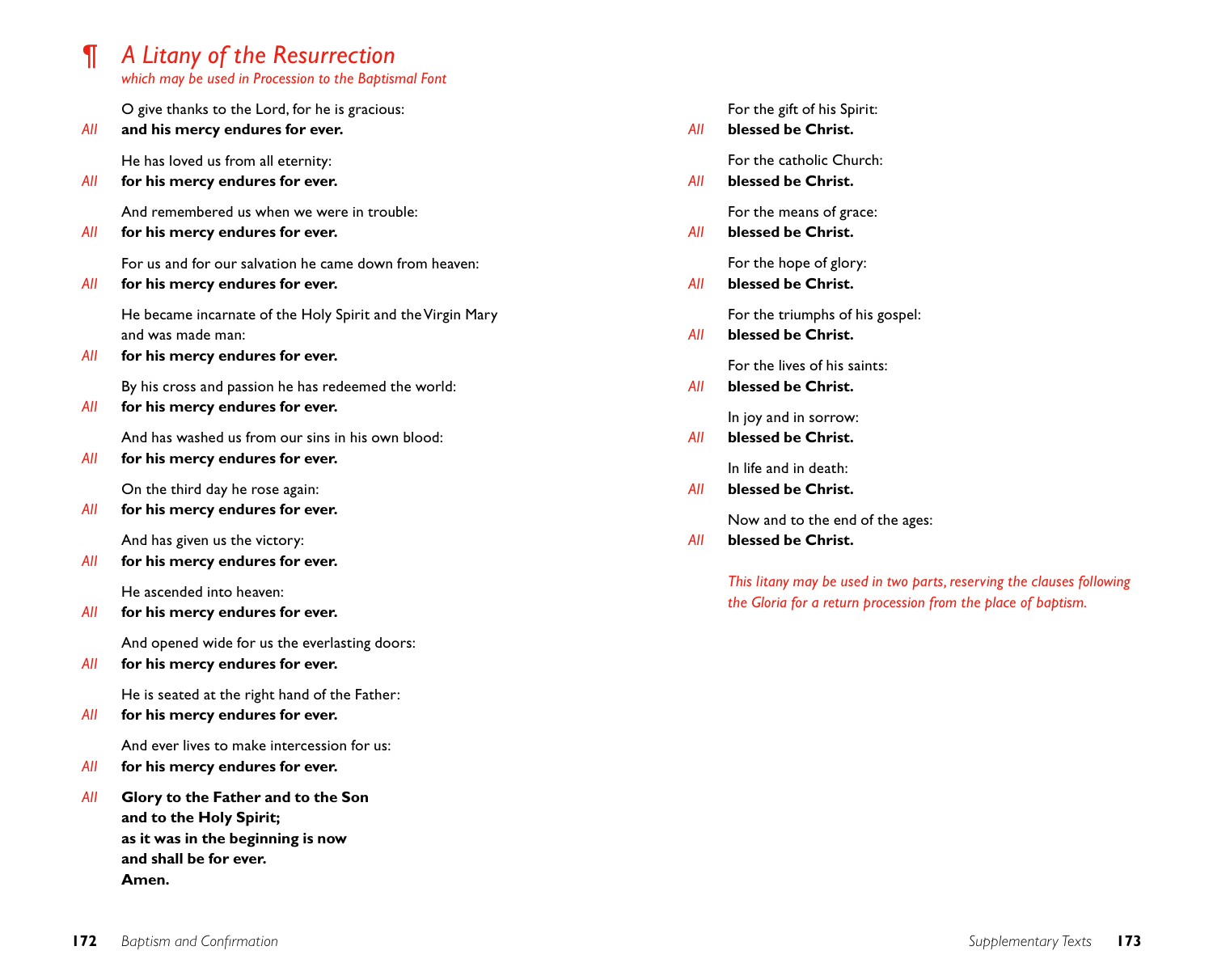# *¶ Thanksgiving for the Holy Ones of God*

*which may be used in Procession to the Baptismal Font*

*The following responses may be said or sung*

Let us bless the Lord.

*All* **Thanks be to God.**

*(or)*

*All* **Alleluia, alleluia, alleluia.**

For Abraham and Sarah, our ancestors in faith, and all who journey into the unknown trusting God's promises:

For Jacob, deceitful younger brother, yet chosen by God, the father of all who are called by virtue not of their own:

For Moses the lawgiver and Aaron the priest, and all who lead God's people to freedom and newness of life: *R*

For Esther and Deborah, saviours of their nation, and for all who dare to act courageously at God's call:

For Hannah and Ruth, and all who through love and devotion witness to the faithfulness of God:

For Isaiah, John the Baptist and all the prophets, and all who speak the truth without counting the cost: *R*

For Mary the Virgin, the mother of our Lord and God, and all who obey God's call without question:

For Andrew and John and the first disciples, and for all who forsake everything to follow Jesus:

For Mary Magdalene, Salome and Mary, first witnesses of the resurrection, and for all who bear witness to Christ: *R*

For Peter and Paul [, *N*] and the apostles, who preached the gospel to Jew and Gentile, and for all who take the good news to the ends of the earth:

For Barnabas, Silas and Timothy, and for all who bring encouragement and steadfastness:

## *In the following sections names may be added or omitted to reflect local traditions.*

For the writers of the Gospels and for all who bring the faith of Christ alive for each generation: *R*

For Ambrose, Augustine, Gregory and Jerome, and for all who contend for the truth of the gospel:

For Basil, Gregory of Nazianzus, Athanasius and John Chrysostom, and all who enable us to reflect on the mystery of Christ:

For Cyprian, Antony and Ephrem, and for all who lead the Church into new paths of discipleship: *R*

For Stephen, Alban, Agnes, Lucy and the whole army of martyrs, and all who have faced death for love of Christ:

For Augustine of Canterbury and Aidan, for Boniface and Patrick, and for all who have carried the gospel to this and other lands:

For Aelred, Bernard and Cuthbert, and for all who live and teach the love of God: *R*

For Anselm and Richard Hooker, and for all who reveal to us the depths of God's wisdom:

For Benedict and Francis, Hilda and Bede, and for all who deepen our common life in Christ:

For Julian of Norwich, Bridget of Sweden and Teresa of Avila, and for all who renew our vision of the mystery of God: *R*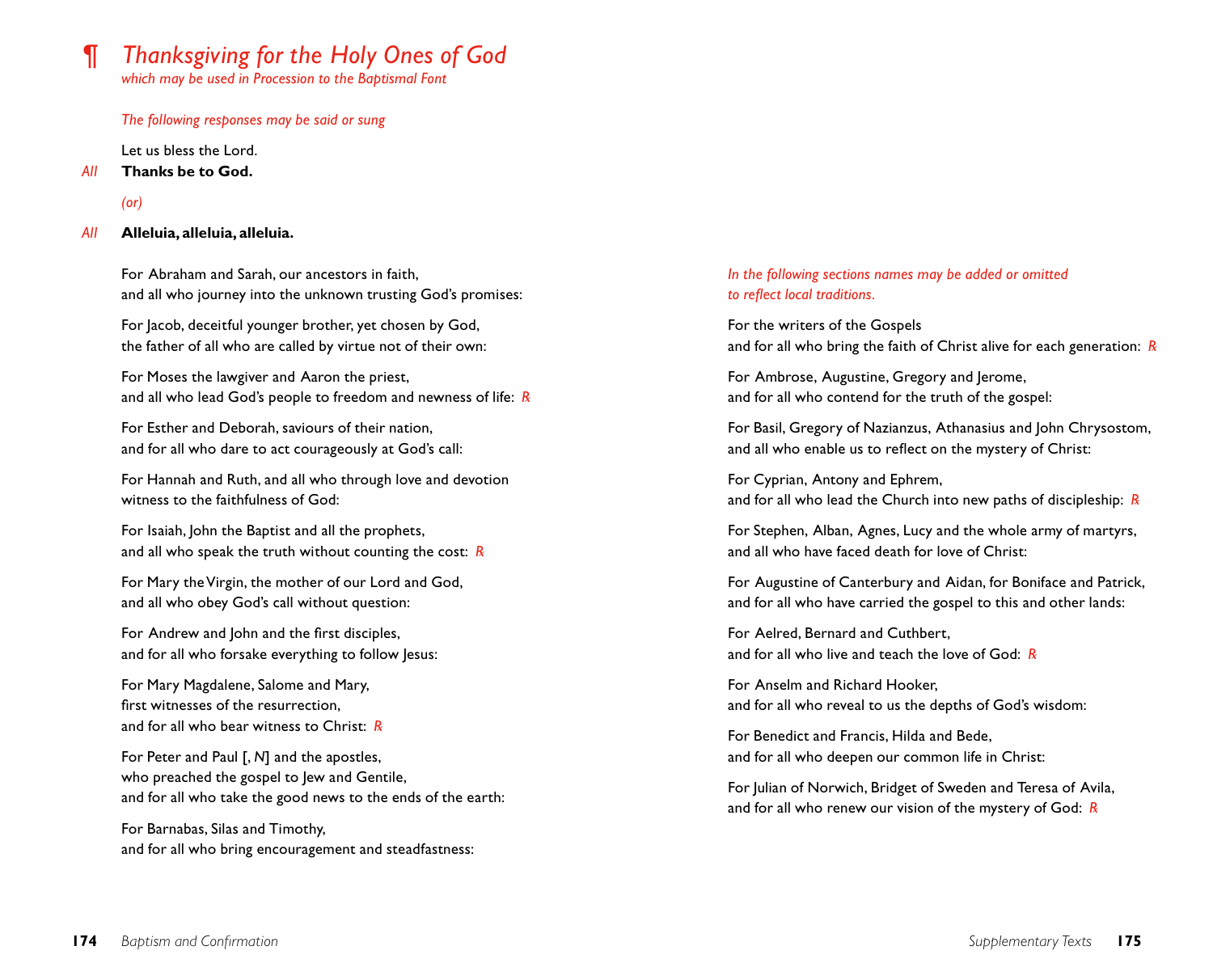For Thomas Cranmer and all who reform the Church of God:

For Thomas More and all who hold firm to its continuing faith:

For Gregory and Dunstan, George Herbert and John Keble, and for all who praise God in poetry and song: *R*

For Lancelot Andrewes, John Wesley and Charles Simeon, and for all who preach the word of God:

For William Wilberforce and Iosephine Butler, and for all who work to transform the world:

For Monica, and for Mary Sumner, and for all who nurture faith in home and family: *R*

For the martyrs and peacemakers of our own time, who shine as lights in the darkness:

For all the unsung heroes and heroines of our faith, whose names are known to God alone:

For all those in our own lives who have revealed to us the love of God and shown to us the way of holiness: *R*

For *NN*… *R*

Let us rejoice and praise them with thankful hearts

*All* **and glorify our God in whom they put their trust.**

# *¶ Responsive Form of the Prayer over the Water*

*Seasonal alternatives are provided on pages 150–165.*

*The refrain Lord of life***, renew your creation** *may be said or sung by all.*

*The first phrase Lord of life (italicized) may be said or sung by a deacon or other minister.*

Praise God who made heaven and earth

*All* **who keeps his promise for ever.**

Let us give thanks to the Lord our God.

## *All* **It is right to give thanks and praise.**

We thank you, almighty God, for the gift of water to sustain, refresh and cleanse all life. Over water the Holy Spirit moved in the beginning of creation. Through water you led the children of Israel from slavery in Egypt to freedom in the Promised Land. In water your Son Jesus received the baptism of John and was anointed by the Holy Spirit as the Messiah, the Christ, to lead us from the death of sin to newness of life. *Lord of life,*

## *All* **renew your creation.**

We thank you, Father, for the water of baptism. In it we are buried with Christ in his death. By it we share in his resurrection. Through it we are reborn by the Holy Spirit. Therefore, in joyful obedience to your Son, we baptize into his fellowship those who come to him in faith.

*Lord of life,*

## *All* **renew your creation.**

Now sanctify this water that, by the power of your Holy Spirit, they may be cleansed from sin and born again. Renewed in your image, may they walk by the light of faith and continue for ever in the risen life of Jesus Christ our Lord; to whom with you and the Holy Spirit be all honour and glory, now and for ever. Amen. *Lord of life,*

*All* **renew your creation.**